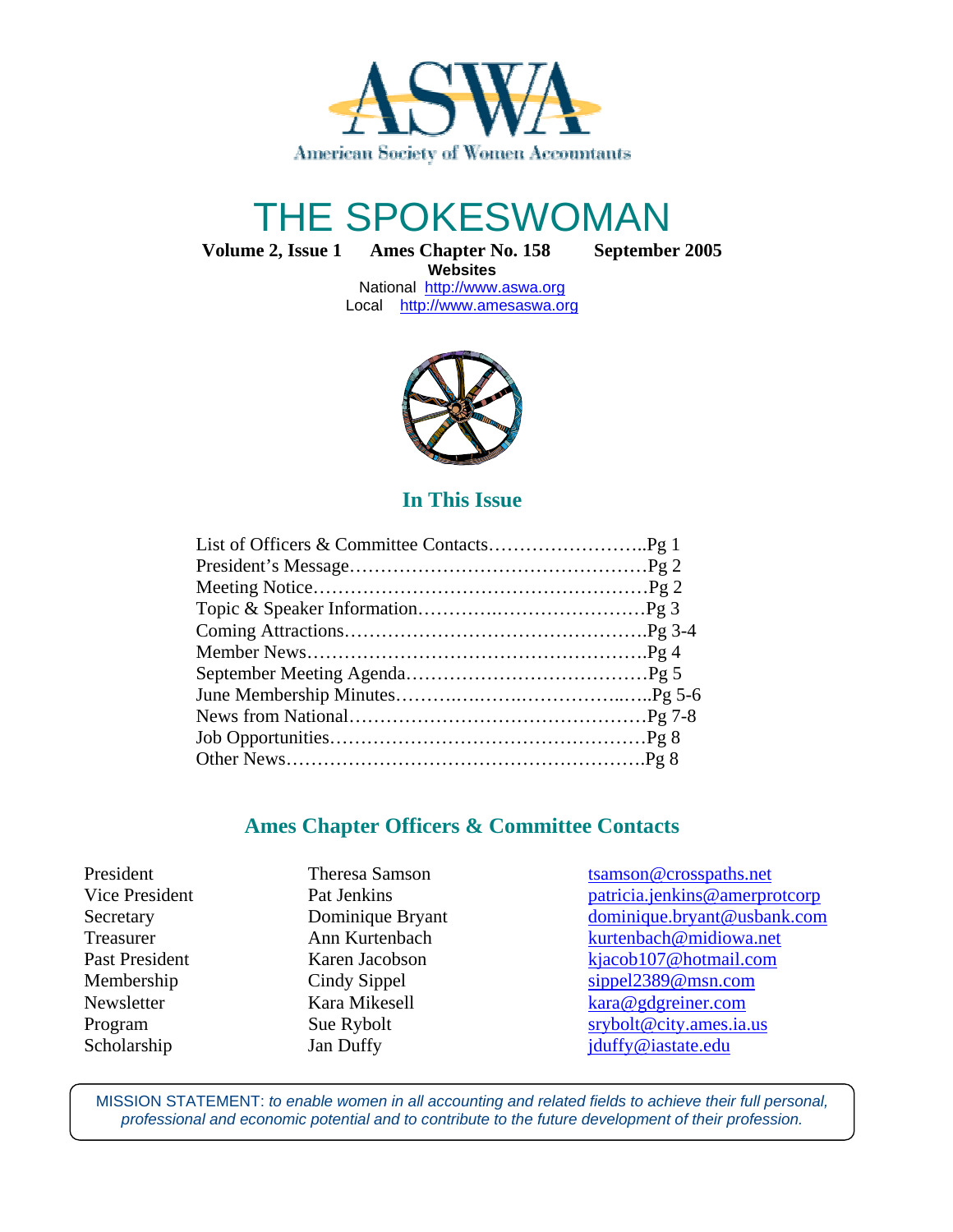

# **President's Message**

September…Wow! I can hardly believe it is the third month of the first quarter. I love all the activity of summer, but I'm always ready for fall to arrive.

Fall brings a return to the routine I thrive on. Part of that routine involves regular contact with friends and colleagues through ASWA. I am so looking forward to this coming year, and hopeful that together we will accomplish the goals we set at our July planning meeting.

I hope to see you all at our first meeting of the new year.

Theresa

## **Meeting Notice Wednesday, September 21, 2005**

**Buford's 2601 E 13th St. Ames, IA** 

Networking 5:30 Speaker 6:00 Dinner/Meeting 7:00

**Topic: Investments-How Government Entities Invest their monies and the options Speaker: Roger Wisecup, CPA** 

> **Dinner Reservations by noon Tuesday, September 20, 2005 Kara Mikesell 515-232-7080 Email:** kara@gdgreiner.com

## **Standing Reservation List**

If you are interested in be included on the Standing Reservation List or have questions, please email Marsha at marsha.peterson@mchsi.com or Kate at cmulder@nev.hfmgt.com.

Cindy Sippel Jan Duffy Karen Jacobson Kate Mulder Kara Mikesell Theresa Samson

2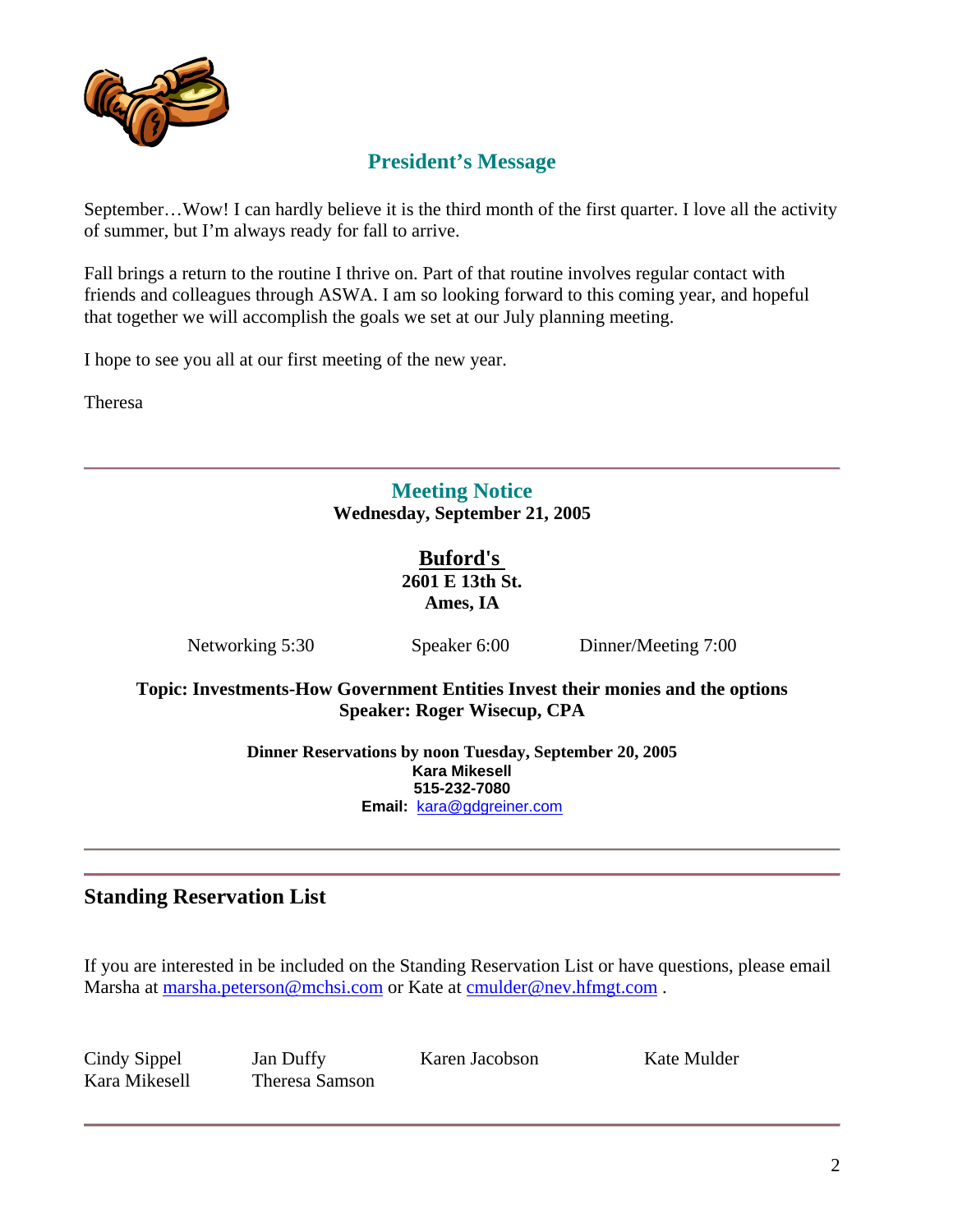## **Speaker Information**

Roger Wisecup, CPA is the current Investment Officer/Treasurer for the City of Ames. Roger has worked in city government positions for the past eight years, spending 6 1/2 of those years as a Treasury Accountant for the City of Des Moines before moving to his current position with the City of Ames. Roger also has practical business owner experience as a small business owner of a franchise Domino's Pizza for six years.

Roger obtained his BA in Accounting from Buena Vista University 1994.

## **Topic Information**

**Investments-How Government Entities Invest their monies and the options**. This presentation will concentrate on investment policy and the investment vehicles used by public entities. Roger will be covering considerations made before investing and restraints on investments that they have as a public entity.

## **Coming Attractions**



# **Coming Attractions**

| <b>Meeting Dates</b>                                | Location | <b>Speaker/Topic</b>                               |  |  |  |
|-----------------------------------------------------|----------|----------------------------------------------------|--|--|--|
| 10/19/05                                            | Ankeny   | Lisa Stuart, ADP – Discharge Documentation in Iowa |  |  |  |
| This is a joint meeting with the Des Moines Chapter |          |                                                    |  |  |  |
| 11/16/05                                            | Buford's | To Be Announced                                    |  |  |  |
| 12/21/05                                            | TBA      | Christmas Party – no speaker                       |  |  |  |
| 1/18/06                                             | Buford's | To Be Announced                                    |  |  |  |
| 2/15/06                                             | Buford's | To Be Announced                                    |  |  |  |
| 3/15/06                                             | Buford's | To Be Announced                                    |  |  |  |
| 4/19/06                                             | Buford's | To Be Announced                                    |  |  |  |
| 5/17/06                                             | Legend's | To Be Announced                                    |  |  |  |
|                                                     |          |                                                    |  |  |  |

#### 6/21/06 Legend's To Be Announced 7/19/06 TBA Annual Planning Meeting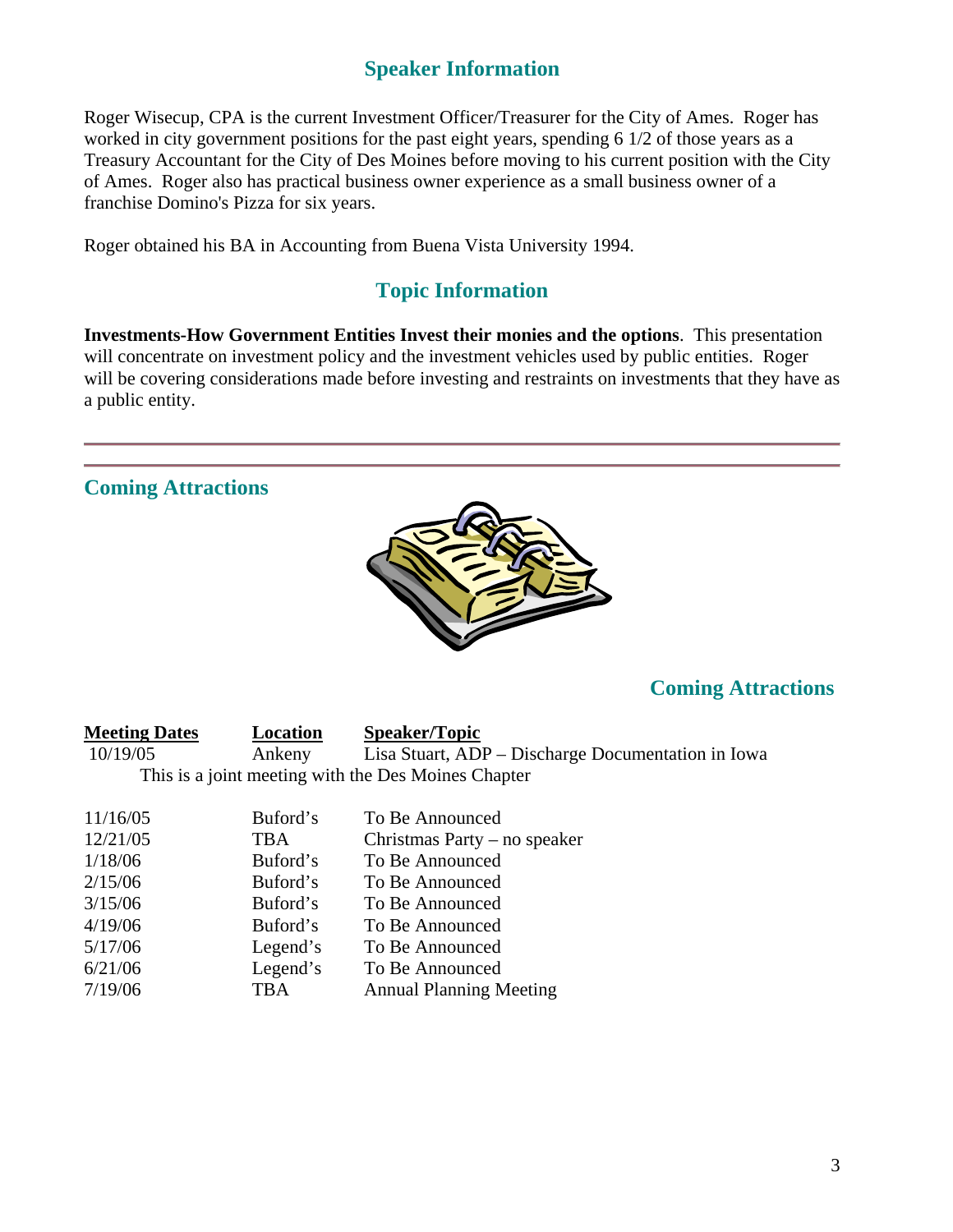

#### **Networking Luncheons**

| Date        | Location                     | Time  | RSVP by noon on    |
|-------------|------------------------------|-------|--------------------|
| Wed. 8/31   | El Azteca (1520 S Dayton Rd) | 12:00 | Tues $8/30$        |
| Wed 10/5    | <b>Hickory Park</b>          | 12:00 | Tues $10/4$        |
| Mon $10/31$ | Old Chicago                  | 11:45 | Fri 10/28          |
| Fri 12/2    | Panera Bread                 | 12:00 | Thurs $12/1$       |
| Fri 12/30   | Aunt Maude's                 | 12:00 | <b>Thurs</b> 12/29 |
| Mon $1/30$  | The Café                     | 12:00 | Fri 1/27           |
| Fri $3/3$   | Olde Main Brewing Co         | 12:00 | Thurs $3/2$        |
| Wed $4/5$   | Dublin Bay                   | 12:00 | Tues $4/4$         |
| Fri $5/5$   | Lucullan's                   | 12:00 | Thurs $5/4$        |
| Thurs $7/6$ | La Fuente                    | 12:00 | Wed 7/5            |

RSVP to Jan Duffy at 294-1481 or 232-2213........ jduffy@iastate.edu

#### **Seminars/Conferences**

**Conference** 

September 28-30 Philadelphia, PA 2005 ASWA/AWSCPA Joint Inspired Solutions

#### **Member News**

WELCOME to our newest member Cheryl Carlisle. We are glad you have joined us and are looking forward to getting to know you better.

Thank you to all the members of our Chapter for the lovely gift I received as Outgoing President at the June meeting. It is beautiful and graces my desk at my new job. I now work at the Leopold Center at ISU. My new phone number is 294-9388 and my e-mail is kjacobso@iastate.edu. Note there is no "n" on Jacobson. This is the job Jan Duffy told us about that her husband Mike was opening up last March. That networking does pay off. Thanks, again.

Karen Jacobson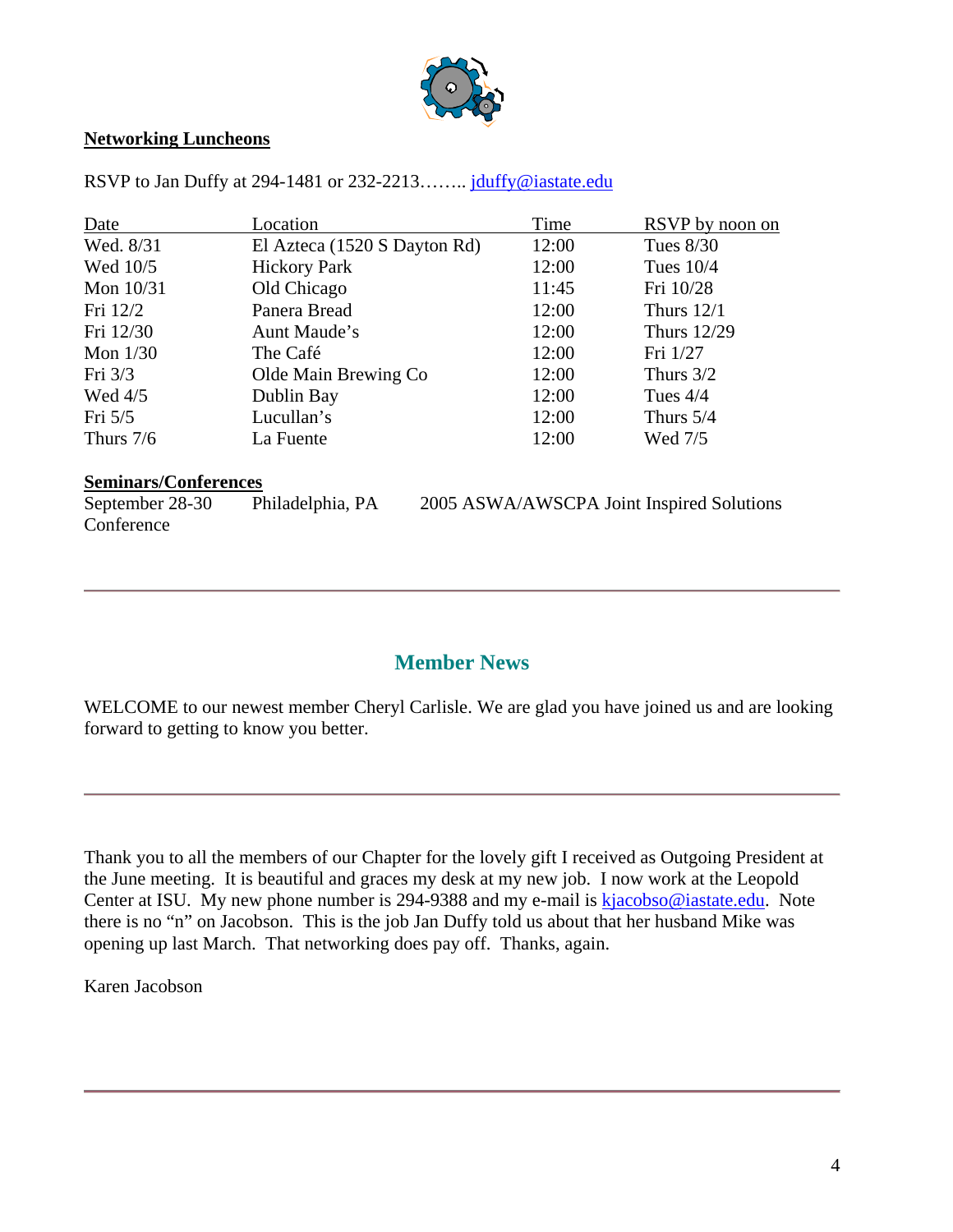## **September Meeting Agenda**

#### **ASWA Membership Meeting September 21, 2005**

- 1. Call to Order
- 2. Quorum
- 3. Approval of June Minutes
- 4. Treasurer's Report
	- a. Monthly Report
- 5. Committee Reports
	- a. Membership
	- b. Program
	- c. Bulletin
	- d. Scholarship
- 6. Regional Director Report (optional)
- 7. Old Business
- 8. New Business
	- a. Bylaws Amendments
- 9. Announcements
	- a. Next Meeting
	- b. Networking Lunch
- 10. Adjournment

# **Membership Minutes**

**Minutes American Society of Women Accountants**  Ames Chapter #158 Membership Meeting June 15, 2005

- **Call to Order:** The June 2005 Membership Meeting of the Ames Chapter #158 was called to order by President Karen Jacobson in Ames on Wednesday, June 15 at 7:50 pm. Those in attendance were Carolyn Bauer, Annmarie Kurtenbach, Karen Jacobson, Kara Mikesell, Kate Mulder, Margaret Munson, Marsha Peterson, Theresa Samson, Cindy Sippel, and Kathy Strum. A quorum was present.
- **Minutes:** The May minutes were presented in the bulletin. Kate Mulder moved and Cindy Sippel seconded that the minutes be approved as presented. Motion carried.
- **Treasurer's Report:** An amended Treasurer's report for April was presented. Amendments included moving the revenues and expenses from the educational seminar to a net revenue amount and moving the educational seminar budget amount from the general account to scholarship. Treasurer's report for May was presented. Both reports will be placed on file for review.

#### **Committee Reports:**

**Membership Committee:** We have four new members for the 2004-2005 year. **Program Committee:** 

- Thanks to Marsha Peterson for speaking on Networking.
- The July planning meeting will be July 20 at Jan Duffy's home. An announcement with details will be emailed..

**Bulletin:** There will be no bulletin in July.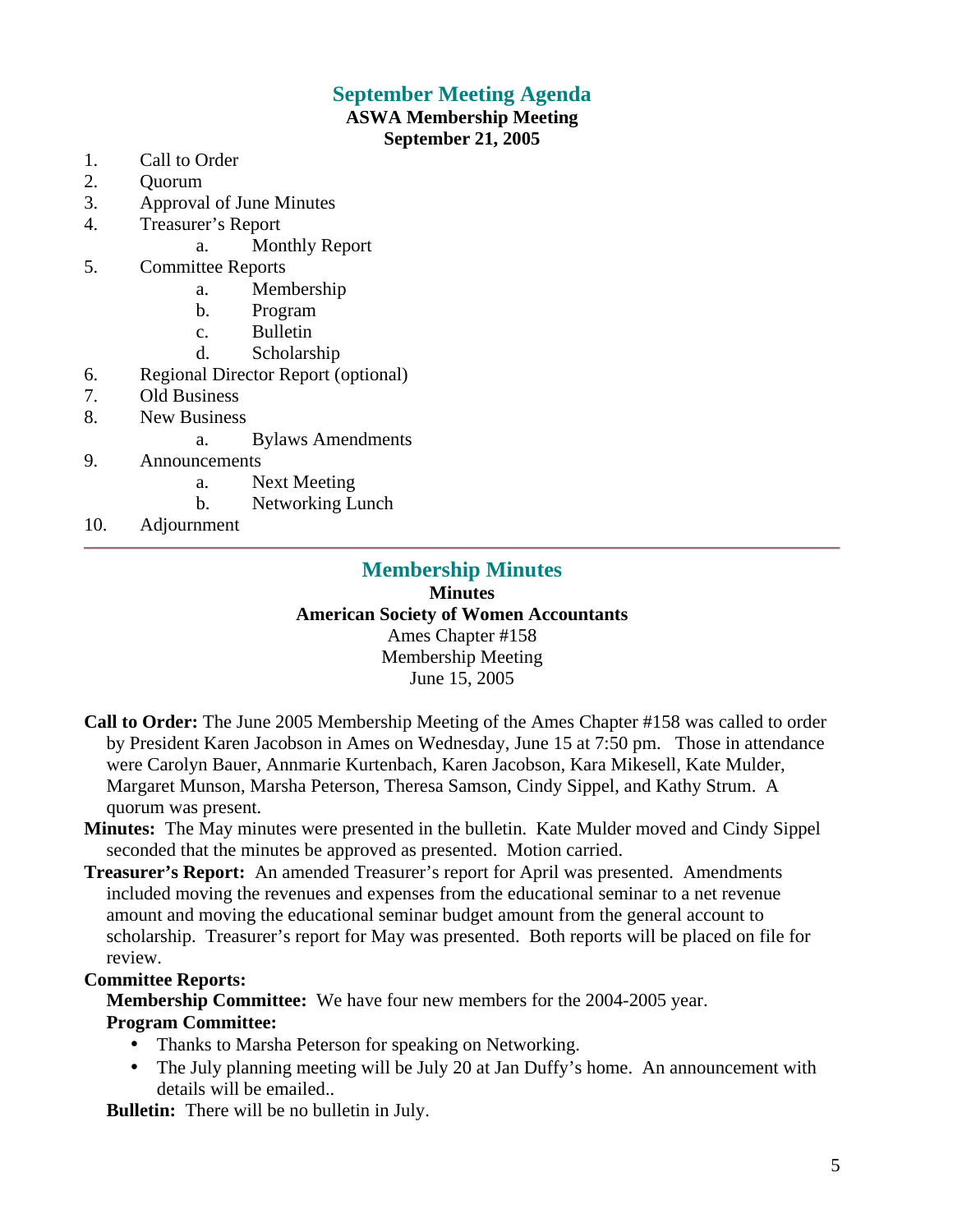**Bylaws:** Theresa Samson is reviewing chapter bylaws for amendments to align with National ASWA bylaws. The review is on-going and, since Theresa will be President in the coming year, we may look for someone else to complete the review.

#### **Old Business:** None

#### **New Business:**

- President Karen Jacobson thanked the outgoing officers and directors for their service with her during the past year:
	- o Vice President: Theresa Samson
	- o Secretary: Margaret Munson
	- o Treasurer: Annmarie Kurtenbach
	- o Past President: Cindy Sippel
	- o Membership: Jan Duffy and Brenda O'Neall-Smith
	- o Newsletter: Kara Mikesell
	- o Program: Marsha Peterson and Kate Mulder
	- o Scholarship: Kathy Strum, Annmarie Kurtenbach, and Pat Jenkins
- New officers and directors were installed by President Karen Jacobson:
	- o President: Theresa Samson
	- o Vice President: Pat Jenkins
	- o Secretary: Dominique Bryant
	- o Treasurer: Annmarie Kurtenbach
	- o Past President: Karen Jacobson
	- o Bulletin: Kara Mikesell
	- o Membership: Cindy Sippel and Carla Sacco
	- o Scholarship: Jan Duffy, Pat Jenkins, Annmarie Kurtenbach
	- o Program: Sue Rybolt and Kate Mulder
- Theresa Samson presented out-going President Karen Jacobson with a plaque recognizing her second term as President of the Ames Chapter and thanking her for her service.
- Reports from ASWA National and ASWA Education Foundation:
	- o Kate Mulder and Kathy Strum attended a regional conference in May where Kate was installed as a Director of the National ASWA Organization. The national directors meet twice a year and their emphasis is the membership as a whole. They create and implement the organizational strategic plan. The next National Conference will be September 28-October 1 in Philadelphia. Everyone who can attend should do so. There will be a regional conference in Minneapolis next May 18-20 and the national board will meet in conjunction with that regional meeting. Kate also announced that the President's Council will be holding a series of audio conferences to build that part of the organization.
	- o Kathy is serving on the national ASWA Education Foundation Board and their first face-to-face meeting was also held at the regional conference in Huntsville. The EFWA is not supporting ASWA scholarships. The ASWA-EF Board holds 2 board meetings and attends 2 regional conferences each year. Kathy emphasized that need is an important factor in awarding national scholarships. She is also encouraging our chapter to support a national scholarship applicant.

#### **Announcements:**

**Next Meeting:** The next meeting will be the annual planning meeting, July 20, at Jan Duffy's. **Networking Luncheon:** The next networking luncheon is scheduled for Wednesday, July 6, 2005, at Cazador's at 12:00 noon. Note that Cazador's has moved to the former Minsky's location near the west Hy-Vee.

**Adjournment:** The meeting adjourned at 8:30 pm.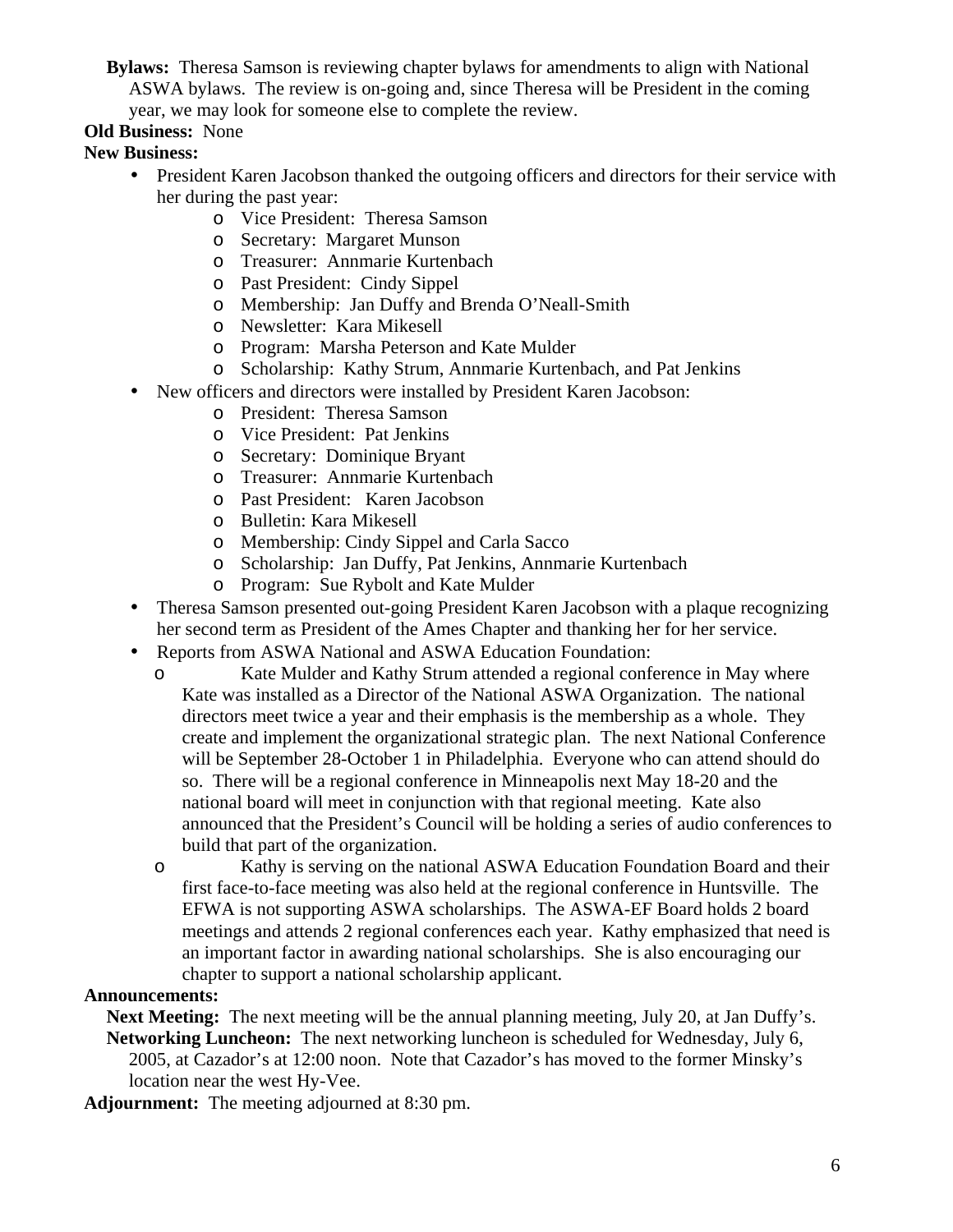## **News from National**

Dear ASWA Member,

Like all Americans, those of us at ASWA are deeply saddened by the terrible loss of life and appalled at the damage inflicted by Hurricane Katrina. For those of you who have been personally touched by this disaster, please accept our heartfelt sympathies.

Indeed, a tragedy of this magnitude will require the assistance of the entire nation in rebuilding the communities that were in the path of the hurricane. We want you to know that ASWA is offering assistance by extending resources and support wherever possible, including:

\* Soliciting funds that will be given to the affected chapters, to be disbursed by the chapter leadership. To support this worthwhile cause, please click here.

\* Helping affected individuals with a resource list posted in our members only section of the ASWA Web site, that will provide information about individuals opening their homes, the status of our chapter members, etc.

We urge you to support and participate in these efforts. You can learn more by visiting the Hurricane Relief page on our Web site.

What Hurricane Katrina destroyed in a few days will take years to rebuild, but we have faith in the resources and expertise that the nation, and the ASWA, can provide.

We thank you for all you have already done - or will do - to relieve the suffering of hurricane victims. Please help us continue to strengthen our national network so that we can provide as much support as possible.

Sincerely,

Debbie L. Michael , CPA Laura D. Skoff, CAE 2005–2006 National President Executive Director

Hello JNC Supporters!

The 2005 ASWA/AWSCPA Joint Inspired Solutions Conference in Philadelphia, Pennsylvania is just 3 weeks away!

We have a great conference program lined up for you beginning with our very first session. Our opening keynote session will be presented by Dorothy Leeds, a professional speaker who is dubbed the "Questioning Crusader" and is the author of several best-selling motivational books. Dorothy promises to engage the audience by combining her skills obtained as a Broadway professional with over 20 years of hands-on business experience as an executive, business owner and